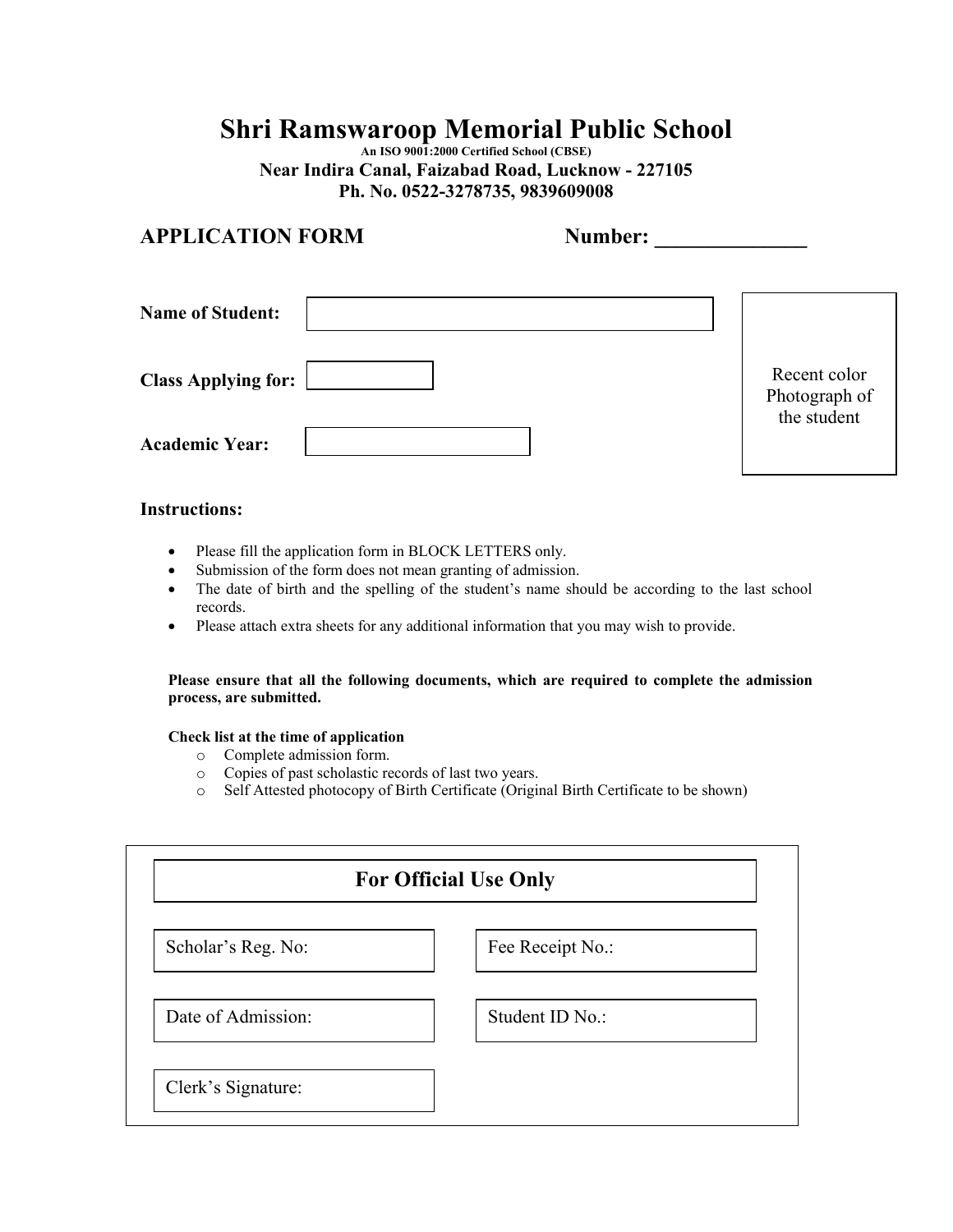## **Student Information**

| <b>First Name</b><br>Middle Name                                                                                                                       |             | Last name                  |        |
|--------------------------------------------------------------------------------------------------------------------------------------------------------|-------------|----------------------------|--------|
|                                                                                                                                                        |             |                            |        |
| Gender                                                                                                                                                 |             | Date of Birth [Dd/Mm/Yyyy] |        |
| <b>Full Residential Address:</b>                                                                                                                       |             |                            |        |
|                                                                                                                                                        |             |                            |        |
|                                                                                                                                                        |             |                            |        |
|                                                                                                                                                        |             |                            |        |
|                                                                                                                                                        |             |                            |        |
|                                                                                                                                                        |             |                            |        |
|                                                                                                                                                        |             |                            |        |
| <b>Status Preferred:</b>                                                                                                                               | Day boarder | <b>Boarder</b><br>П.       | $\Box$ |
| If Day Boarder, would you require school transport?                                                                                                    | Yes         | No.<br>П                   | П      |
| Current Class passed/appeared:<br><u> Alexandria de la contrada de la contrada de la contrada de la contrada de la contrada de la contrada de la c</u> |             |                            |        |
|                                                                                                                                                        |             |                            |        |
|                                                                                                                                                        |             |                            |        |
|                                                                                                                                                        |             |                            |        |
| Last examination passed:                                                                                                                               |             |                            |        |
| Percentage of marks obtained in the last examination: ___________________________                                                                      |             |                            |        |
|                                                                                                                                                        |             |                            |        |
|                                                                                                                                                        |             |                            |        |
|                                                                                                                                                        |             |                            |        |
|                                                                                                                                                        |             |                            |        |

## **Emergency Contact Person**

| Name:<br><u> 1980 - Andrea Andrew Amerikaanse kommunister († 1950)</u> |                                                      |
|------------------------------------------------------------------------|------------------------------------------------------|
|                                                                        |                                                      |
|                                                                        |                                                      |
| Telephone No.:                                                         | Mobile No.: <u>_________________________________</u> |
| E-mail: $\qquad \qquad$                                                |                                                      |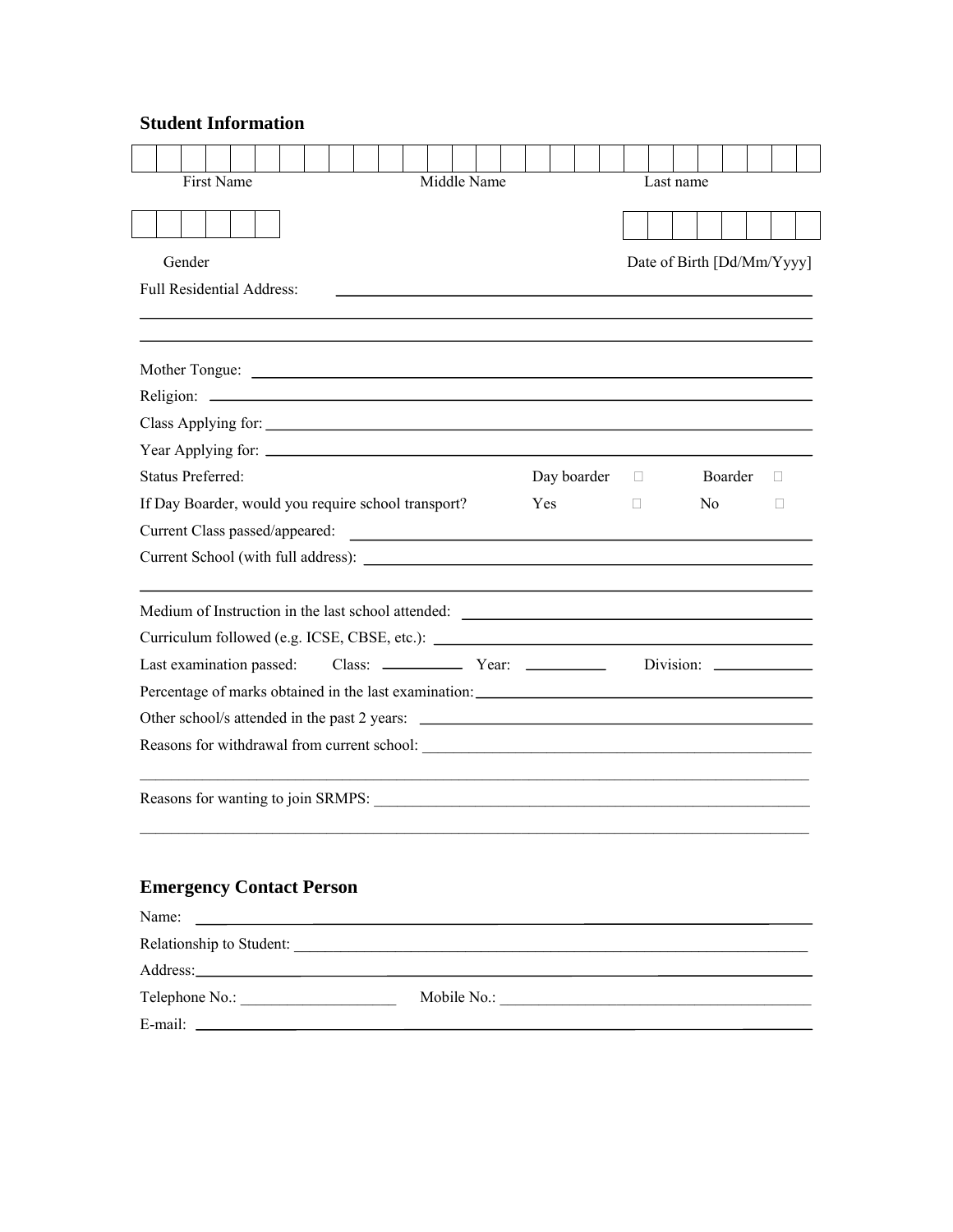### **Parents' Information**

| <b>Particulars</b>       | Fathers' | Mothers' |
|--------------------------|----------|----------|
| Name                     |          |          |
| Date of Birth            |          |          |
| Home Address             |          |          |
|                          |          |          |
| Residence Tel No.*       |          |          |
| Mobile No.*              |          |          |
| Qualification            |          |          |
| Occupation & Designation |          |          |
| <b>Business Address</b>  |          |          |
| E-mail ID                |          |          |

\*Please Specify STD/ISD codes where applicable

### **Parents' Contribution:**

We would highly appreciate if parents want to make any special assistance to SRMPS such as specialized teaching, extra-curricular activities (art, music, theatre, dance, cookery, sports, etc.), administration volunteering, field trip chaperone, etc. We would like to make the best use of your talent and resources for our students to enrich the school program. Kindly mention it in the following space below.

#### **Siblings Information**

| <b>Name</b> | Gender | Age | <b>Current Class</b> | <b>Current School</b> |
|-------------|--------|-----|----------------------|-----------------------|
|             |        |     |                      |                       |
|             |        |     |                      |                       |
|             |        |     |                      |                       |
|             |        |     |                      |                       |
|             |        |     |                      |                       |